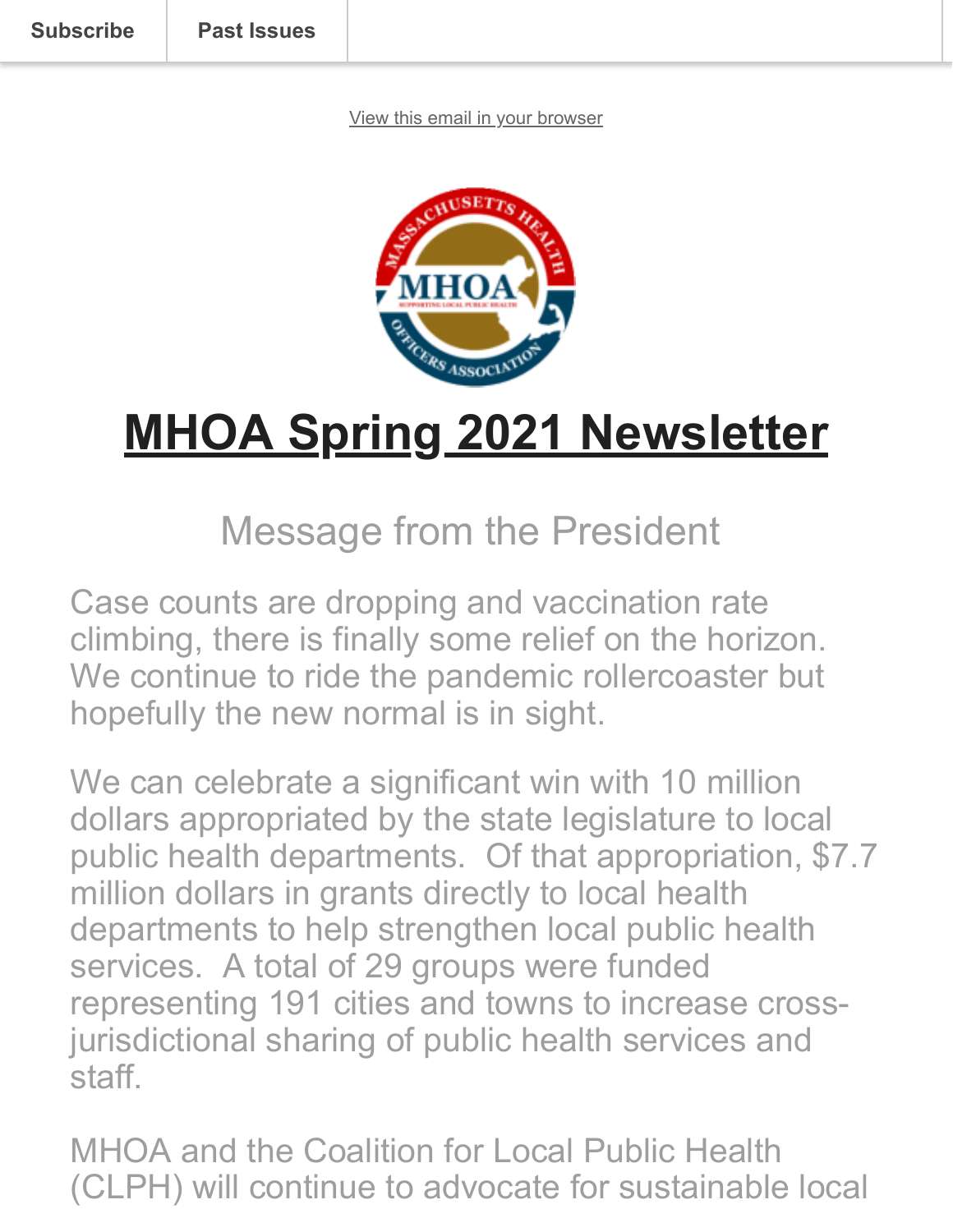meet public health standards, increase equity across communities, increase capacity, effectiveness, and improve responses to future emergencies, support development of a uniform data system to track progress statewide.

I would like to recognize and thank two retiring local public health officials and long standing MHOA executive board members. Ruth Clay retired at the end of May and is a past president of MHOA.

Beverly Hirschhorn recently retired and represented western mass for many years on the executive board. Thank you for your service to the board and to local public health and best of luck in retirement.

Thank you for all your hard work and for leading our communities through this difficult time. Hopefully, it will time to celebrate the end soon.

**[JOIN MHOA NOW](https://mhoa.com/mhoa-online-application/)**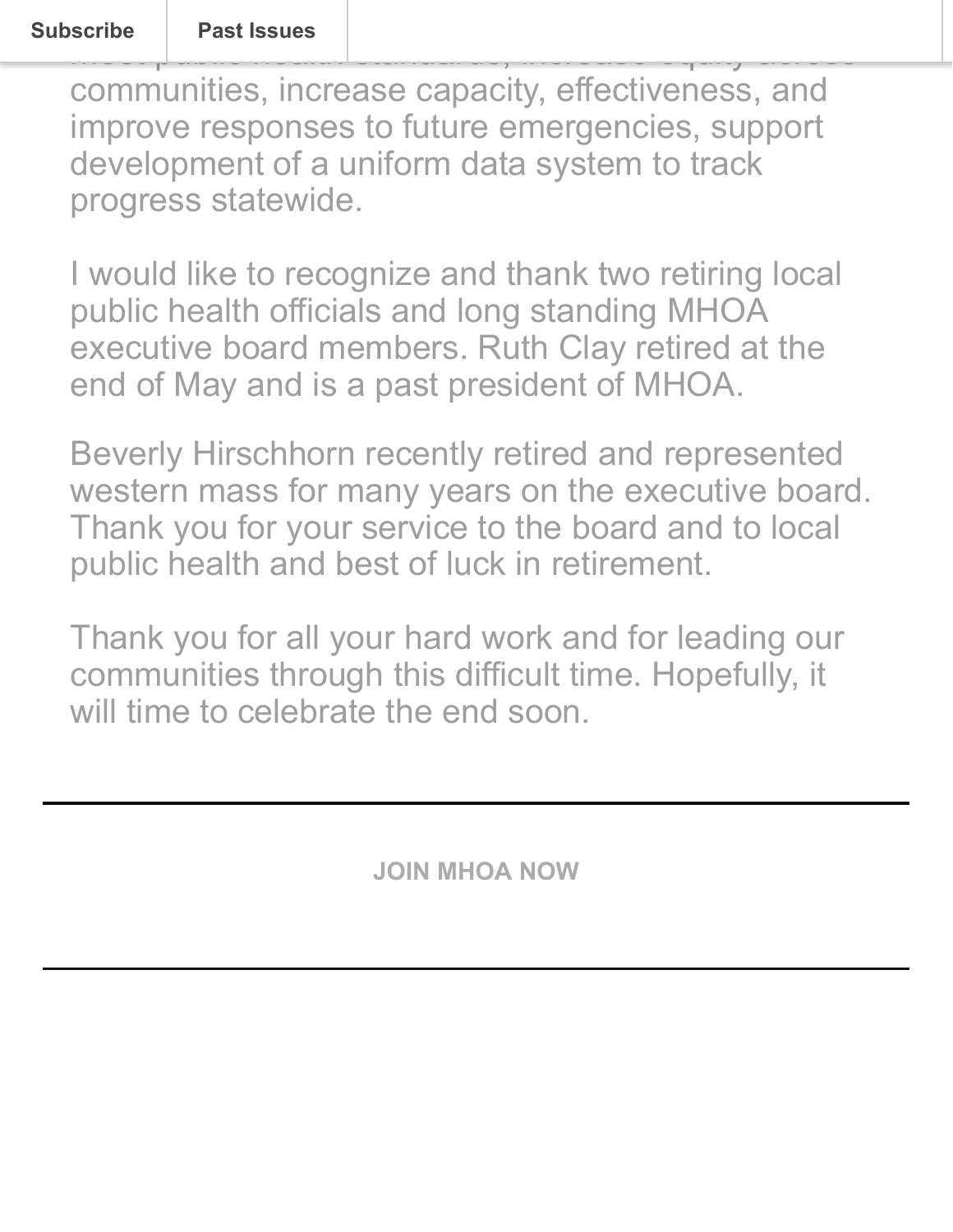

#### A message from Sam Wong on a resource to look forward to:

"We are developing an Orientation Resource Guide for local public health officials. This guide will provide you links to resources and information on many different topics and areas which are critical for the success of a 21st century local public health department. We plan to organize a webinar to introduce this guide some time in late summer/early fall."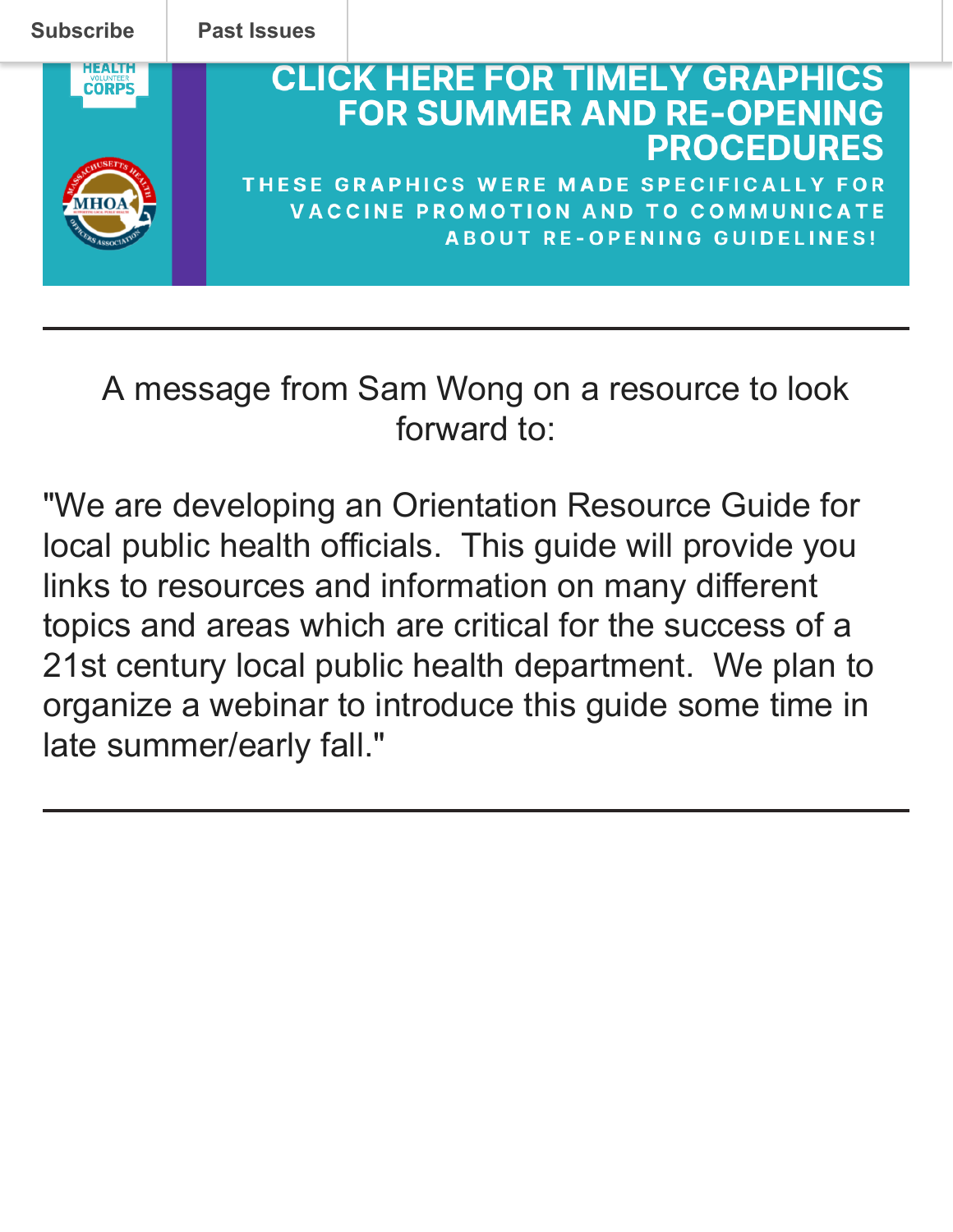MHOA worked to compile a spreadsheet of all 351 communities in Massachusetts and the COVID-19 vaccine clinics in which local public health has been involved or organized

Check it out to see the impressive work local public health has completed to vaccinate their communtiies!

This information comes from the DPH website or from a public records request MHOA made to get the information in addition to your individual reponses in an effort to make it as accurate as possible.



**[Click here to check out the spreadsheet](https://mhoa.com/lboh-vaccine-initiative-info/)**

## Save the date for MHOA virtual quarterly meeting!

J 17th St. The Company of the Company of the Company of the Company of the Company of the Company of the Company of the Company of the Company of the Company of the Company of the Company of the Company of the Company of t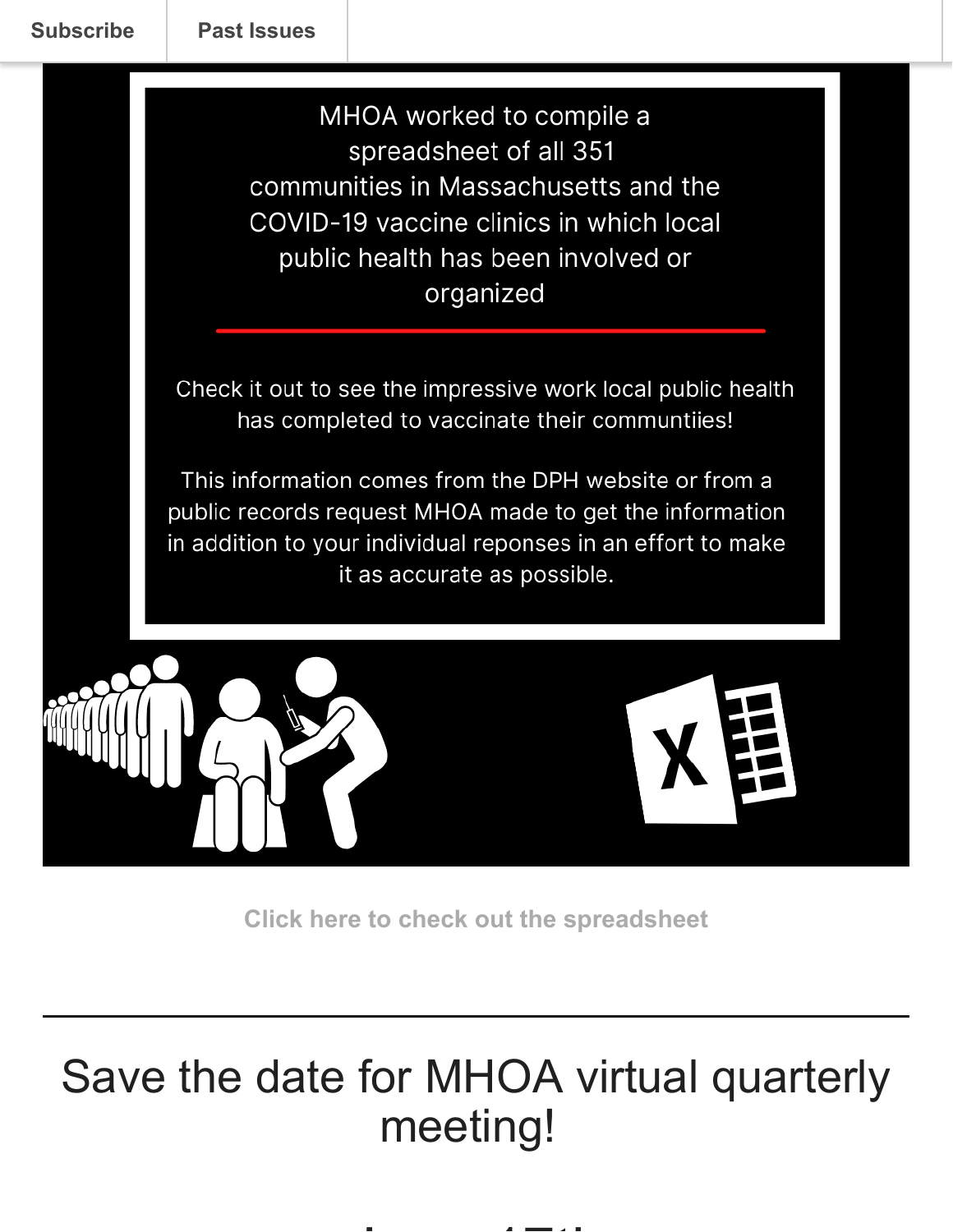## Local Public Health: Pivoting from the Pandemic into the Future

#### 2 contact hours for RS, REHS, CHO, CP-FS and RN (requested)

Please join MHOA and our local public health colleagues for a panel discussion to help local public health departments plan for the future. The panelists will present resources and tools to help prepare for the future. They will discuss lessons learned from the COVID-19 pandemic and present helpful ideas for moving forward.

**[Click here to register!](https://us02web.zoom.us/webinar/register/WN_LbRdXqIoSlqyXaeur6pGag)**

**[JOIN MHOA NOW](https://mhoa.com/mhoa-online-application/)**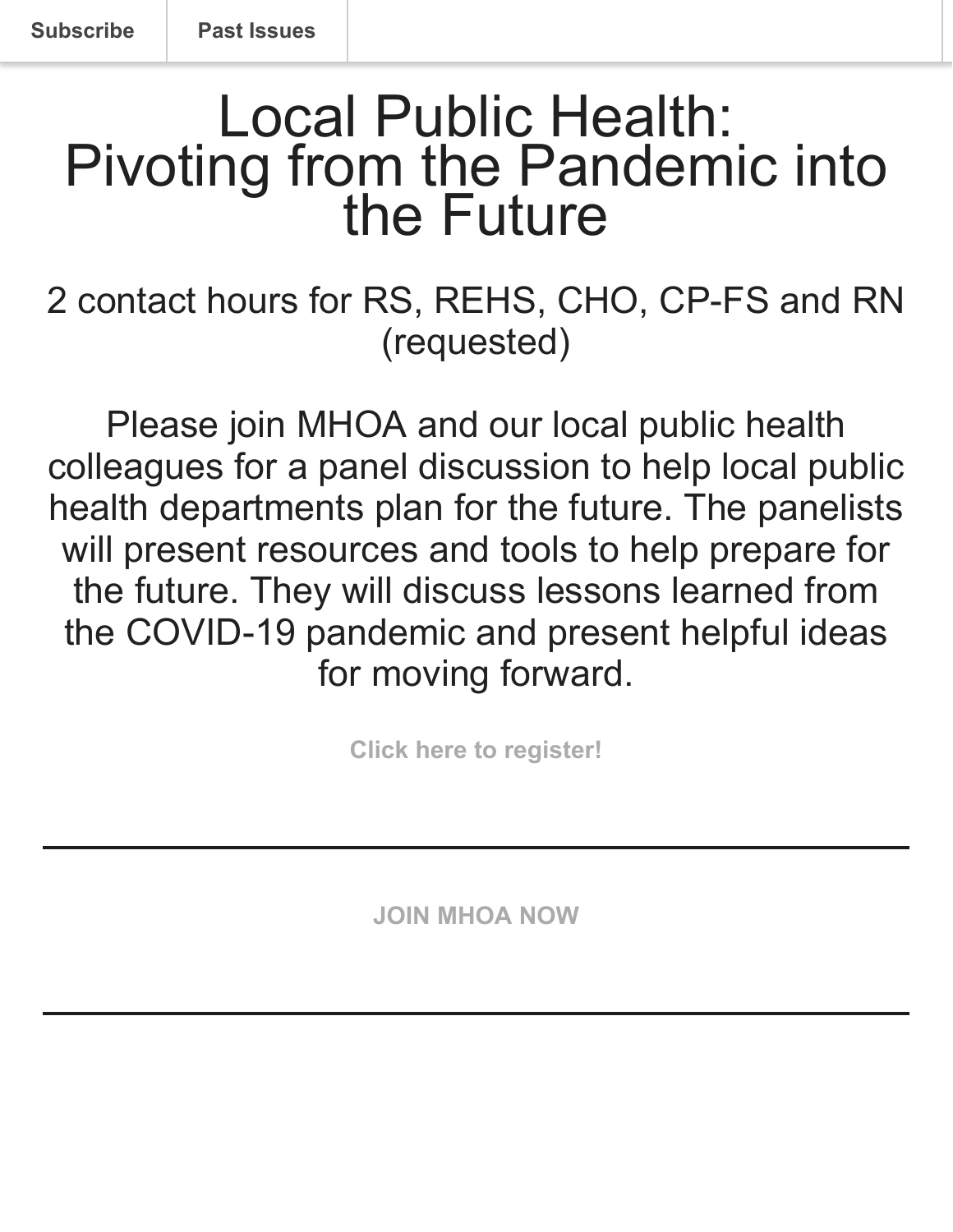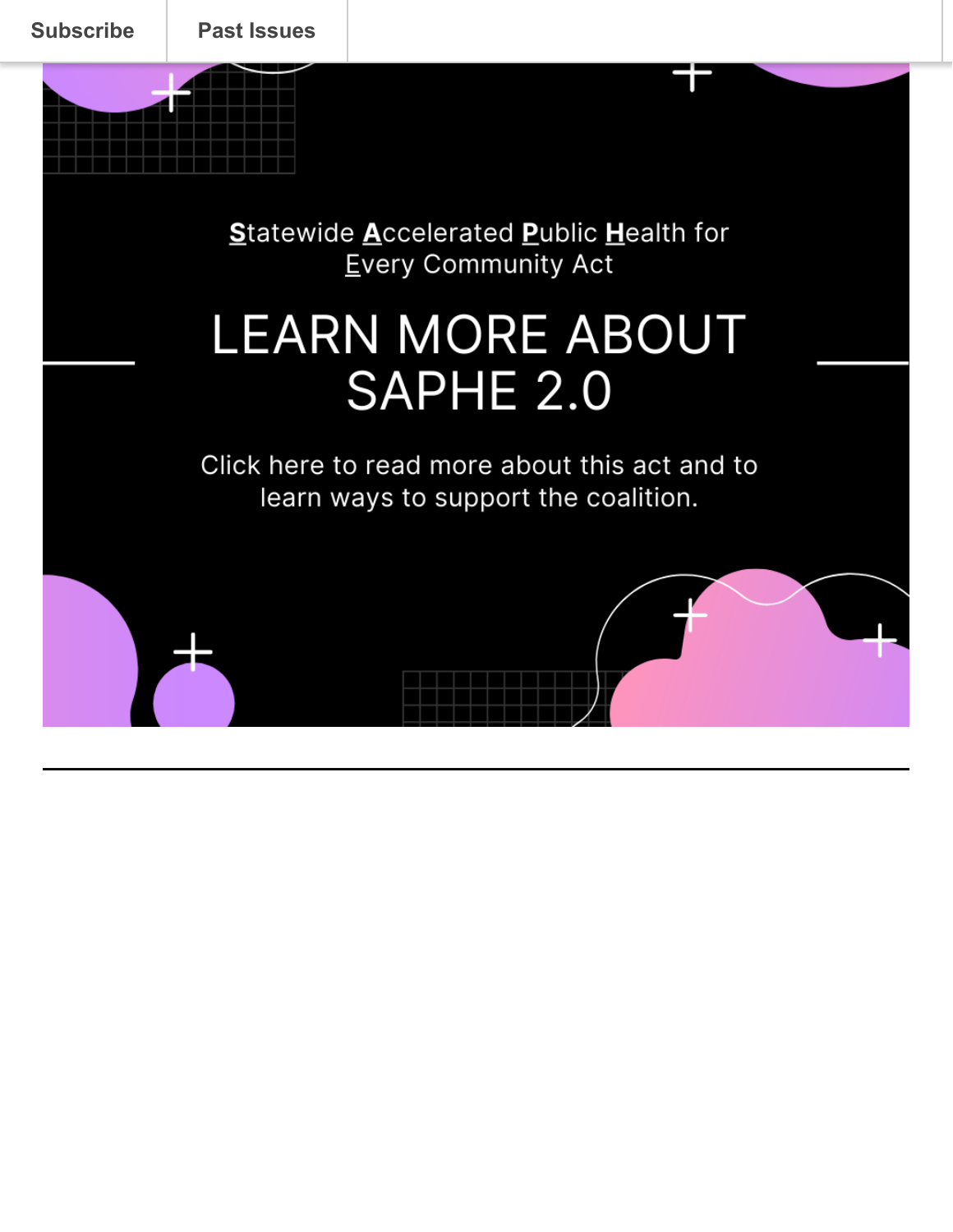# **ANNUAL MHOA CONFERENCE**

**When: October 2021 Where: Seacrest Hotel in Falmouth, MA** 

In-person with a recorded option, more details coming soon!



**[JOIN MHOA NOW](https://mhoa.com/mhoa-online-application/)**